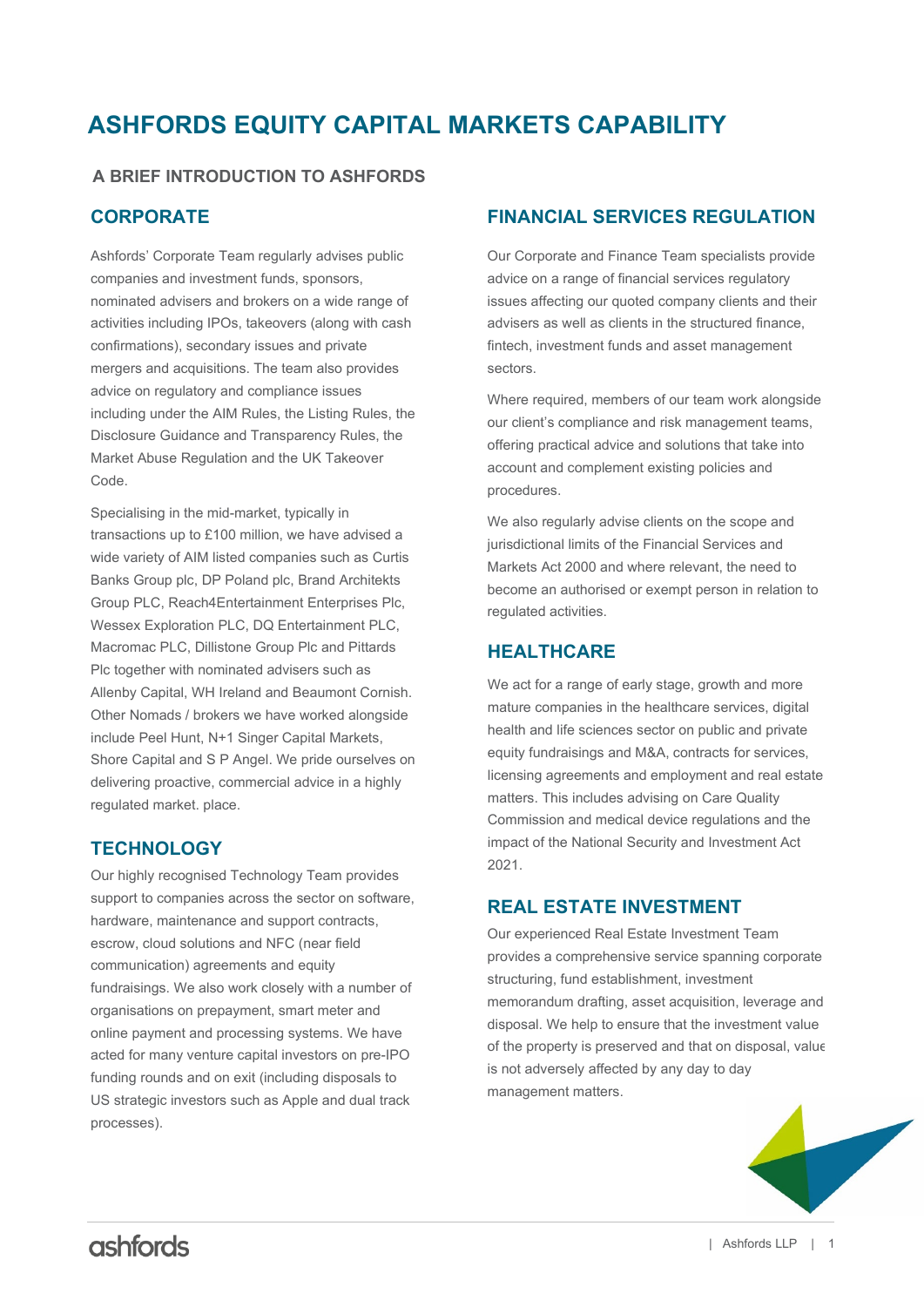# **ABOUT ASHFORDS**

### Ashfords is a national provider of legal, professional and regulatory services.

We combine legal expertise, commercial experience and our wider network to help our clients achieve their goals. So, to many clients, we are more than lawyers, we are professional advisers, mentors, problem-solvers. We also work closely with counsel in overseas jurisdictions on cross border matters.

Above all, we believe that every client should expect and receive value for time and value for money. Which means that we always aim to provide advice that is not just technically sound, but that is grounded in our understanding of your world.

## **OUR TEAM**



**Stuart Fleet** Partner, Corporate Formerly, Arnold & Porter Kaye Scholer and Eversheds **Sutherland** s.fleet@ashfords.co.uk Direct +44 (0)20 7544 2473

#### **IPO's, secondary fundraisings and other transactions undertaken by quoted companies. Stuart is a Partner in the Corporate Team advising on public and private company mergers and acquisitions,**

Stuart advises clients across a range of different industries and jurisdictions, including companies in the insurance and financial sector as well as defence, technology, pharmaceutical, food and energy sectors. His experience includes handling cross-border as well as domestic UK transactions.

Prior to joining Ashfords, Stuart was a Partner in the London office of a US law firm where he worked on a range of domestic and cross-border transactions for international clients.

#### **His previous experience includes advising:**

- DP Poland plc on a £5.3 million placing on AIM
- Flybe Group plc on a £22.5 million reduction of capital
- Certain Hastings shareholders in connection with a £99 million block-trade of shares in Hastings Group Holdings plc
- Curtis Banks Group plc on a £25 million cash box placing on AIM
- DP Poland plc on its establishment and admission to AIM by way of a placing of shares
- Financial advisor to Hong Kong-based investment company Worldsec Limited in relation to an open offer to shareholders and placement programme
- AIM broker in connection with the placing and admission to AIM of Trafalgar New Homes plc
- Nominated adviser and broker in relation to the demerger of Greka Drilling Ltd from Green Dragon Gas Ltd and its admission to AIM
- Reach4entertainment Enterprises plc in relation to its delisting from AIM
- Selling shareholders on the €130 million disposal of Activaero GmbH to Vectura Group plc
- Asa Resource Group plc on a £35.5 million hostile public offer by Rich Pro Investments Limited
- Brand Architekts Group PLC on a circular to shareholders seeking approval to the disposal of its manufacturing business